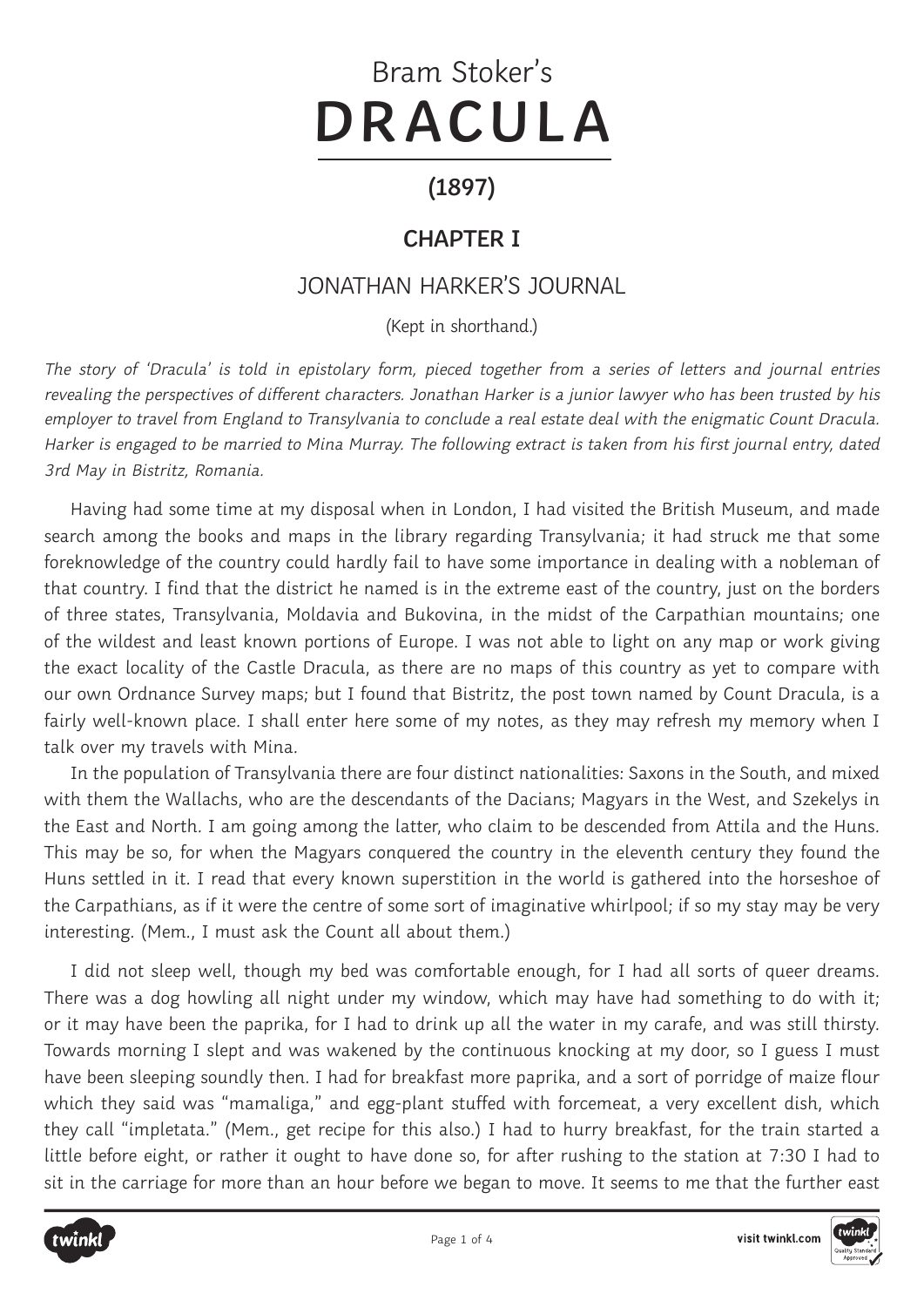you go the more unpunctual are the trains. What ought they to be in China?

All day long we seemed to dawdle through a country which was full of beauty of every kind. Sometimes we saw little towns or castles on the top of steep hills such as we see in old missals; sometimes we ran by rivers and streams which seemed from the wide stony margin on each side of them to be subject to great floods. It takes a lot of water, and running strong, to sweep the outside edge of a river clear. At every station there were groups of people, sometimes crowds, and in all sorts of attire. Some of them were just like the peasants at home or those I saw coming through France and Germany, with short jackets and round hats and home-made trousers; but others were very picturesque. The women looked pretty, except when you got near them, but they were very clumsy about the waist. They had all full white sleeves of some kind or other, and most of them had big belts with a lot of strips of something fluttering from them like the dresses in a ballet, but of course there were petticoats under them. The strangest figures we saw were the Slovaks, who were more barbarian than the rest, with their big cowboy hats, great baggy dirty-white trousers, white linen shirts, and enormous heavy leather belts, nearly a foot wide, all studded over with brass nails. They wore high boots, with their trousers tucked into them, and had long black hair and heavy black moustaches. They are very picturesque, but do not look prepossessing. On the stage they would be set down at once as some old Oriental band of brigands. They are, however, I am told, very harmless and rather wanting in natural self-assertion.

It was on the dark side of twilight when we got to Bistritz, which is a very interesting old place. Being practically on the frontier—for the Borgo Pass leads from it into Bukovina—it has had a very stormy existence, and it certainly shows marks of it. Fifty years ago a series of great fires took place, which made terrible havoc on five separate occasions. At the very beginning of the seventeenth century it underwent a siege of three weeks and lost 13,000 people, the casualties of war proper being assisted by famine and disease.

Count Dracula had directed me to go to the Golden Krone Hotel, which I found, to my great delight, to be thoroughly old-fashioned, for of course I wanted to see all I could of the ways of the country. I was evidently expected, for when I got near the door I faced a cheery-looking elderly woman in the usual peasant dress—white undergarment with long double apron, front, and back, of coloured stuff fitting almost too tight for modesty. When I came close she bowed and said, "The Herr Englishman?" "Yes," I said, "Jonathan Harker." She smiled, and gave some message to an elderly man in white shirt-sleeves, who had followed her to the door. He went, but immediately returned with a letter:-

"My Friend.—Welcome to the Carpathians. I am anxiously expecting you. Sleep well to-night. At three to-morrow the diligence will start for Bukovina; a place on it is kept for you. At the Borgo Pass my carriage will await you and will bring you to me. I trust that your journey from London has been a happy one, and that you will enjoy your stay in my beautiful land.

"Your friend,

"DRACULA."



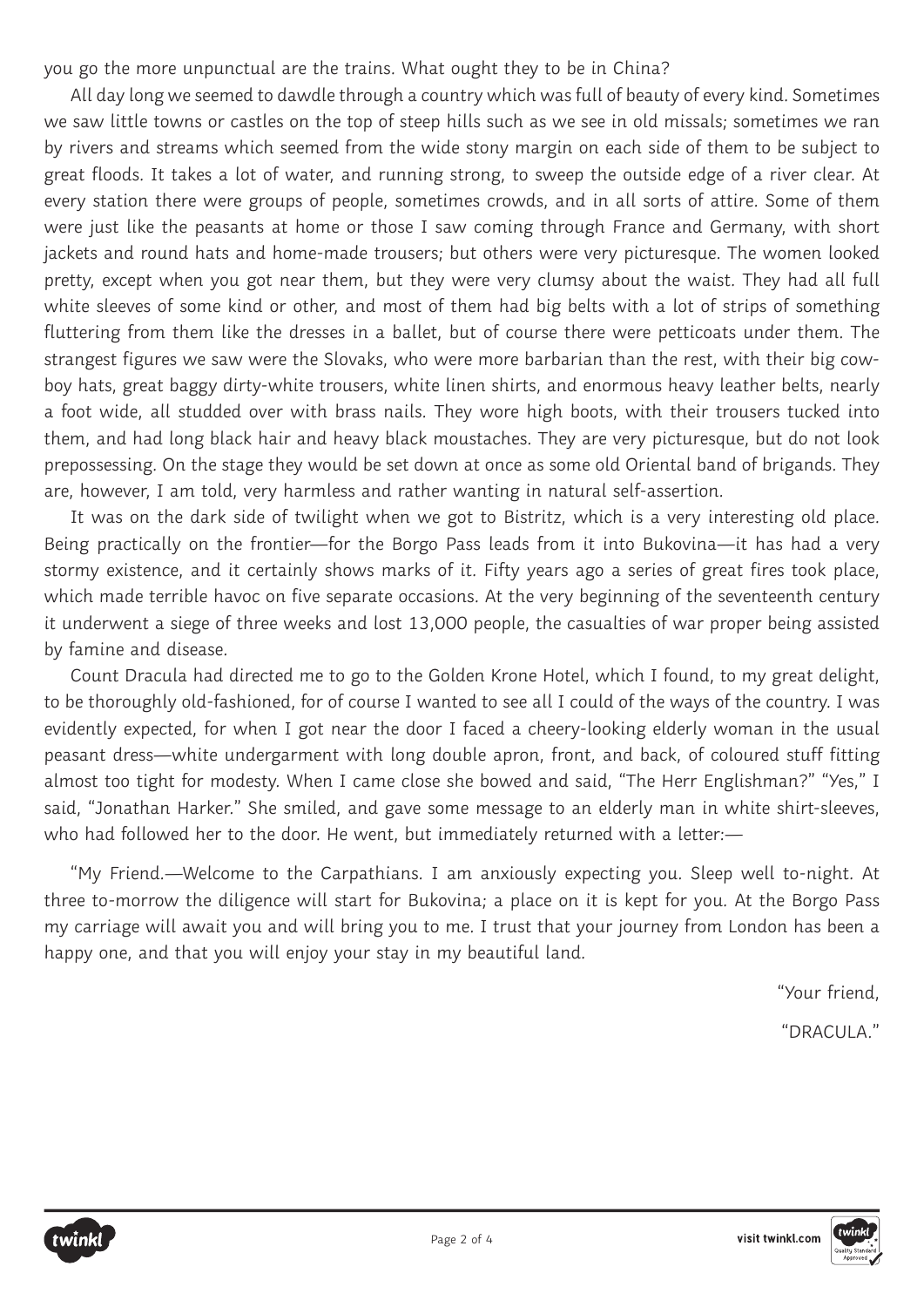## **Dracula Questions**

1. How would you describe the character of Harker?

2. What impression are you given of Transylvania?

3. How does Stoker inject a sense of anxiety into proceedings?